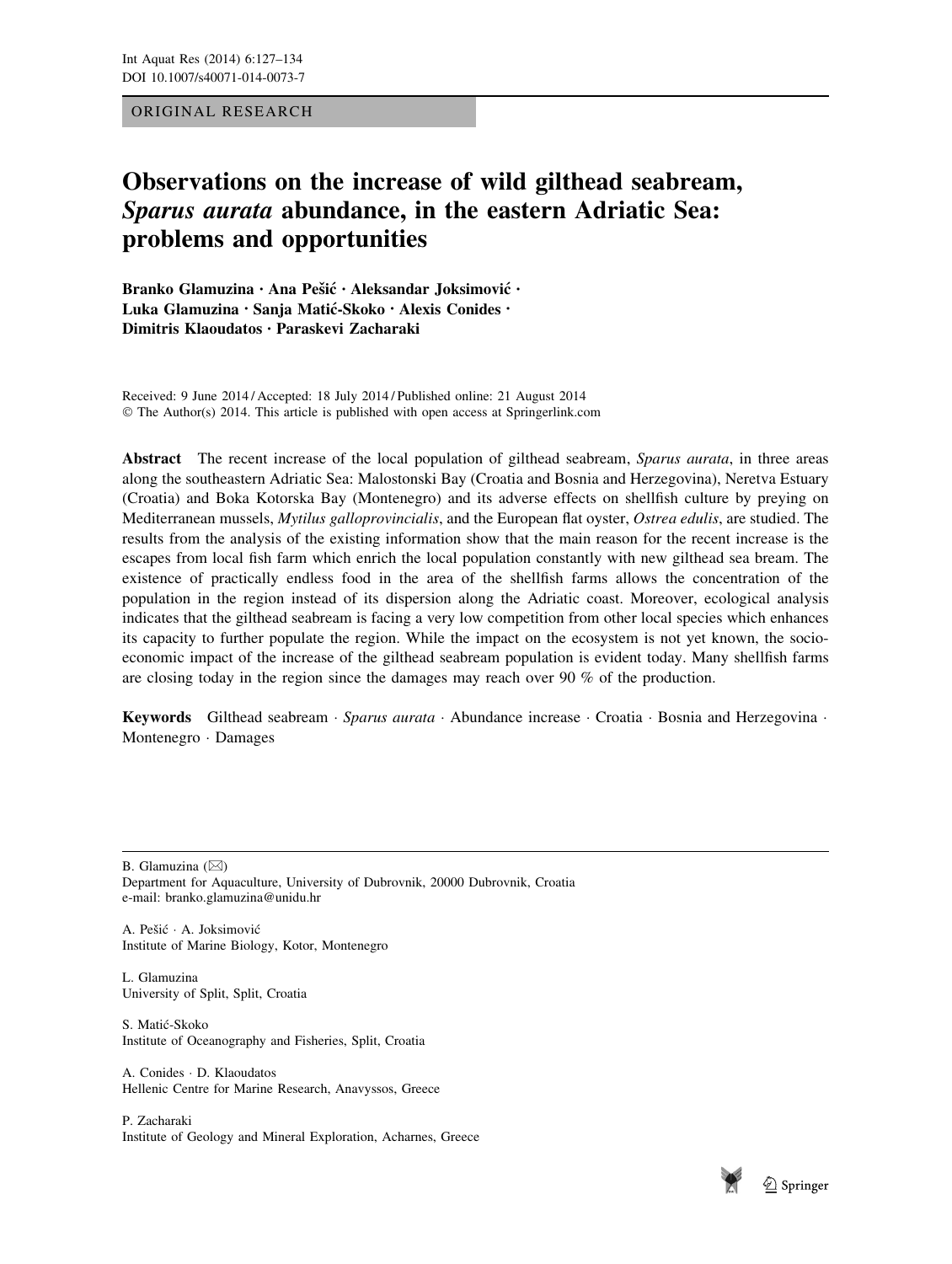#### Introduction

The gilthead seabream (Sparus aurata Linnaeus 1759, Sparidae) is a euryhaline and eurythermal perciform fish that inhabits the Atlantic European coast from Portugal to the United Kingdom, the Mediterranean and the Black Seas (Jardas [1996\)](#page-7-0). Commercial farming started in the 1980s, spreading from Italy and France to Croatia and Greece and afterwards to the rest of the Mediterranean countries. Today, gilthead seabream is the most important finfish aquaculture product in the Mediterranean with a total production of 136,000 t in 2010 ([http://www.feap.info\)](http://www.feap.info). Croatia has a relatively small gilthead seabream production which reached 2,200 t in 2010, while Bosnia and Herzegovina produce approximately 90 t of seabream ([http://www.feap.org\)](http://www.feap.org).

The gilthead seabream inhabits mostly coastal waters and estuaries. The fish recruit in lagoons and estuaries and later spread along the coast and islands. It feeds mainly on molluscs and crustaceans (Jardas [1996](#page-7-0)). The historical abundance of gilthead seabream in the Adriatic, based on data of composition of catch by different fishing gears, was low. In the period 1960–1988, the gilthead seabream represented only 0.2–0.5 % of the catch with gillnets (Jardas and Pallaoro [1993](#page-7-0)). Cetinic´ and Pallaoro ([1993\)](#page-7-0) reported a similar low frequency (0.05 %) of gilthead seabream in catches of traditional rope-tramata nets. These results pointed to the conclusion that gilthead seabream was rare in catches along the Eastern Adriatic coast in the period 1960–2000, with an average annual catch of 58 t in whole Croatia (Kraljević [2010](#page-7-0)).

In the last decade, a significant increase in wild gilthead seabream populations has been documented and linked to climate change in some coastal zones such as the northeast Atlantic (Coscia et al. [2011](#page-7-0)). In other Mediterranean locations such as Messolonghi lagoon in Greece, this phenomenon was related to the farming of large mature specimens in commercial aquaculture farms which spawned in the sea cages (Dimitriou et al. [2007](#page-7-0)). In addition, this phenomenon has been attributed to escapes from fish farms (Jensen et al. [2010\)](#page-7-0).

Considering the observed increase in Sparus aurata populations in the areas of Malostonski Bay (Croatia and Bosnia and Herzegovina), Neretva Estuary in Croatia and Boka Kotorska Bay in Montenegro in the last 3 years, this article discusses the facts and reasons regarding the recent propagation and the current status of gilthead seabream populations in the study areas, their impacts on local fisheries and the shellfish culture having consequently a strong influence on the socio-economy of the region.

## Materials and methods

The study was based on data originating from three areas: Malostonski Bay (belonging to Croatia and Bosnia and Herzegovina) and Neretva Estuary (Croatia) and Boka Kotorska Bay (Montenegro). The Neretva Estuary is a nursery area for gilthead seabream, while Malostonski Bay and Boka Kotorska Bay is known for the farming of fish and shellfish (Fig. [1\)](#page-2-0).

Sampling of juveniles was performed during the period between May and September 2012 in Neretva river estuary using wire traps which were checked every 3 days. All caught juveniles were frozen and measured for weight and length using digital balance and caliper. The age of available fish was determined using the scale reading method, while data on fish weight obtained from fishermen, restaurant owners, and fish farmers were calculated according to age classes using the weight-age scale determined by Kraljević [\(2010](#page-7-0)).

Additional information sources used in this study were collected from local professional fishermen who use gillnets (100 m length, 3 m height, 48 mm mesh), long lines (100 m length, 50 hooks) in the mouth of Neretva river and spear gun divers in the areas of shellfish culture in Malostonksi Bay and Boka Kotorska Bay. The spear gun divers also provided visual information. Finally, information was collected from retailers and restaurants.

Information on escapes from aquaculture activities was collected from two private fish farms in Croatia, two farms in Bosnia and Herzegovina and one farm in Montenegro for the last 10 years as well as estimates by fish farm owners of sporadic escapes through damaged net cages was also used.

The damages of gilthead seabream predation on flat oyster, Ostrea edulis were studied on a newly established oyster farm in Boka Kotorska Bay (Montenegro) from the start of production in 2010 to December 2011. In 2010 the production cycle started with 300,000 spats (3–4 cm length) purchased from Croatia, and a similar number was stocked during spring 2011. During this period monitoring of dead or eaten flat oysters

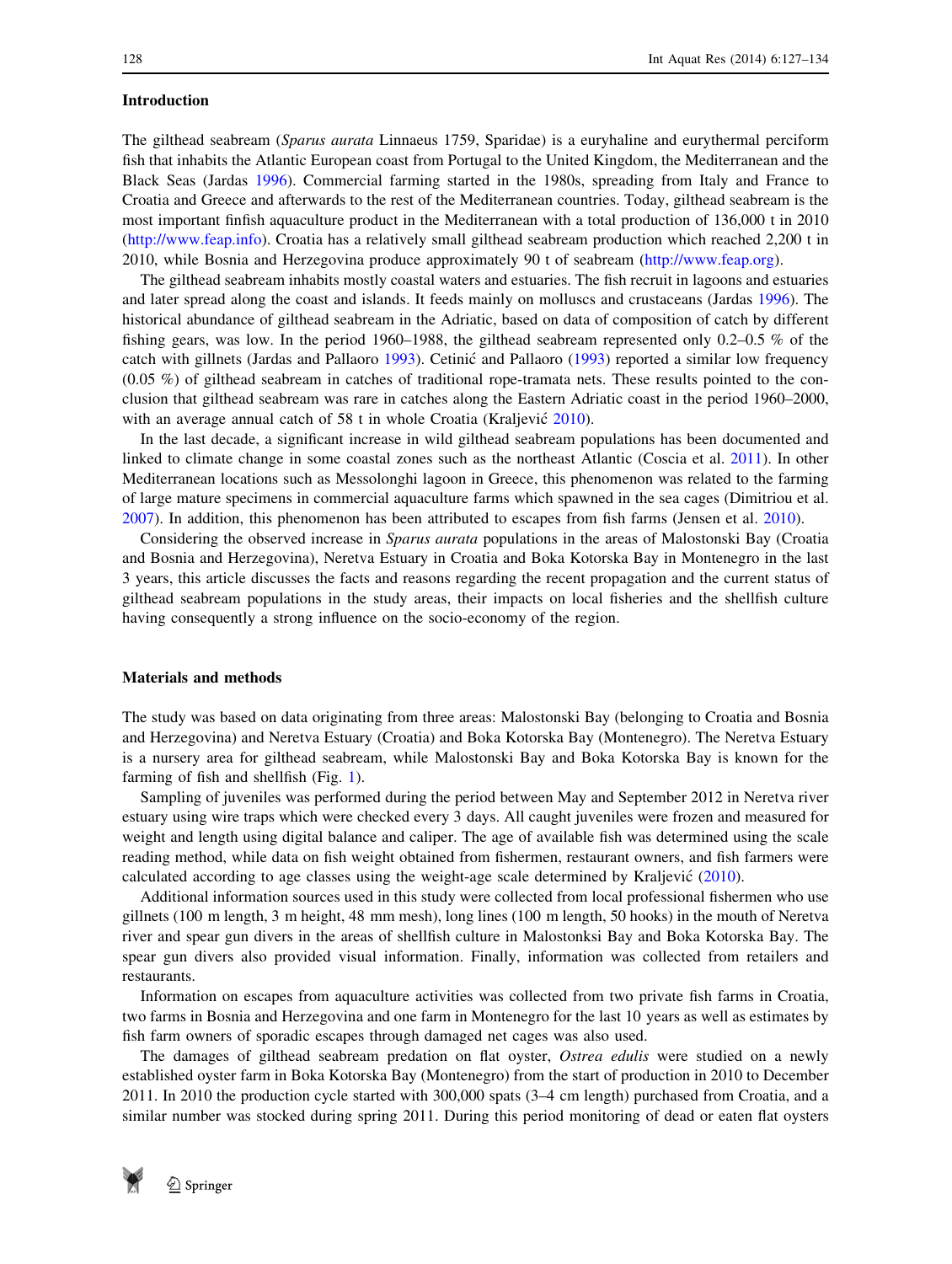<span id="page-2-0"></span>

Fig. 1 Map of the study areas

was performed, while final counting was made in December 2011. Dead oysters were classified into two groups: group with visible bite or lacking part of the shell and group of oysters with unbroken shell.

Species association and species overlap analyses were carried out in accordance to traditional statistical ecology methods (Ludwig and Reynolds [1988](#page-7-0)).

### Results and discussion

## Composition of catches

A total of 1,429 individuals from 31 fish families were caught from May to September 2012 (Table [1](#page-3-0)) in the area of Neretva estuary. The species *Sparus aurata* was found the third dominant species in numbers (11.2 %) after Atherina boyeri (23.6 %) and Sardina pilchardus (21.6 %). Among other Sparidae species, Diplodus annularis and Sarpa salpa were represented both with low 2.8 %. The other two species Diplodus puntazzo  $(0.2 \%)$  and Lithognathus mormyris were rare  $(0.5 \%)$ . Gilthead seas bream individuals were mostly caught in traps during September (56.3 %) indicating strong late summer tendency to enter these nurseries. Individuals ranged from 6.1 to 25.8 cm (14.33  $\pm$  2.79 cm) in total lengths and from 1.91 to 263.82 g (42.16  $\pm$  31.69 g) in total weight. Most of the specimens belonged to 13–17 cm length classes (80.3 %). Age structure revealed that most of the sample is immature and aged  $0^+$  (86.7 %).

At the same time, at the Neretva Estuary, a total of 234 adult gilthead seabreams were caught by gillnets and long lines. It was found that 63.4 and 33.2 % of the specimens were aged  $1^+$  and  $2^+$  years, respectively.

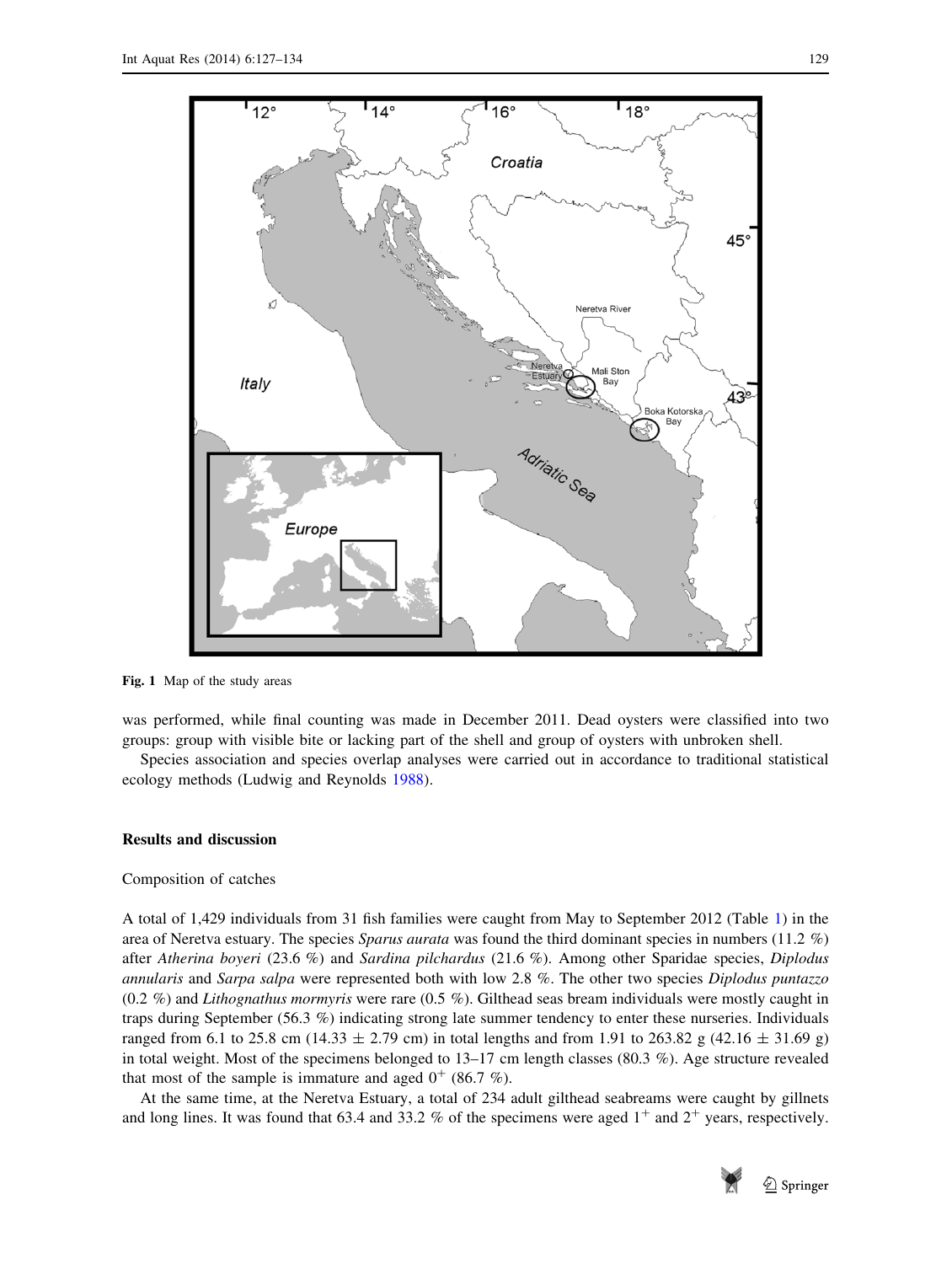| Species                  | <b>Numbers</b>   |                  |                  |                  |                  |                | Percentage (%) |      |       |        |           |
|--------------------------|------------------|------------------|------------------|------------------|------------------|----------------|----------------|------|-------|--------|-----------|
|                          | May              | June             | July             | August           | September        | Total          | May            | June | July  | August | September |
| Sparus aurata            | $\boldsymbol{0}$ | $\mathbf{1}$     | 18               | 51               | 90               | 160            | 0.0            | 0.6  | 11.3  | 31.9   | 56.3      |
| Anguilla anguilla        | $\mathbf{0}$     | 7                | 8                | $\overline{4}$   | 9                | 28             | 0.0            | 25.0 | 28.6  | 14.3   | 32.1      |
| Atherina boyeri          | 0                | 95               | 52               | 117              | 73               | 337            | 0.0            | 28.2 | 15.4  | 34.7   | 21.7      |
| Carassius gibelio        | $\overline{0}$   | $\boldsymbol{0}$ | $\boldsymbol{0}$ | $\boldsymbol{0}$ | 3                | 3              | 0.0            | 0.0  | 0.0   | 0.0    | 100.0     |
| Dicentrarchus labrax     | $\overline{0}$   | $\boldsymbol{0}$ | $\mathbf{0}$     | $\mathbf{1}$     | $\theta$         | $\mathbf{1}$   | 0.0            | 0.0  | 0.0   | 100.0  | 0.0       |
| Diplodus annularis       | 1                | 1                | $\overline{4}$   | 16               | 18               | 40             | 2.5            | 2.5  | 10.0  | 40.0   | 45.0      |
| Diplodus puntazzo        | $\boldsymbol{0}$ | $\boldsymbol{0}$ | $\mathbf{1}$     | $\overline{0}$   | $\mathbf{1}$     | $\overline{2}$ | 0.0            | 0.0  | 50.0  | 0.0    | 50.0      |
| Engraulis encrasicolus   | $\overline{0}$   | 7                | 39               | 10               | 8                | 64             | 0.0            | 10.9 | 60.9  | 15.6   | 12.5      |
| Gambusia affinis         | $\boldsymbol{0}$ | $\boldsymbol{0}$ | $\boldsymbol{0}$ | 65               | $\boldsymbol{0}$ | 65             | 0.0            | 0.0  | 0.0   | 100.0  | 0.0       |
| Gasterosteus aculeatus   | $\overline{0}$   | $\boldsymbol{0}$ | $\mathbf{0}$     | $\overline{2}$   | $\overline{0}$   | $\overline{2}$ | 0.0            | 0.0  | 0.0   | 100.0  | 0.0       |
| Gobius geniporus         | $\mathbf{0}$     | 21               | 8                | 10               | 11               | 50             | 0.0            | 42.0 | 16.0  | 20.0   | 22.0      |
| Gobius niger             | 0                | $\boldsymbol{0}$ | 3                | 2                | $\mathbf{0}$     | 5              | 0.0            | 0.0  | 60.0  | 40.0   | 0.0       |
| Ictalurus punctatus      | $\boldsymbol{0}$ | $\mathbf{1}$     | $\boldsymbol{0}$ | $\boldsymbol{0}$ | 3                | $\overline{4}$ | 0.0            | 25.0 | 0.0   | 0.0    | 75.0      |
| Knipowitschia croatica   | $\overline{0}$   | $\boldsymbol{0}$ | $\mathbf{0}$     | 3                | $\overline{0}$   | 3              | 0.0            | 0.0  | 0.0   | 100.0  | 0.0       |
| Labrus merula            | $\boldsymbol{0}$ | $\boldsymbol{0}$ | 1                | $\overline{2}$   | $\boldsymbol{0}$ | 3              | 0.0            | 0.0  | 33.3  | 66.7   | 0.0       |
| Lichia amia              | $\mathbf{0}$     | $\boldsymbol{0}$ | $\boldsymbol{0}$ | $\boldsymbol{0}$ | 1                | $\mathbf{1}$   | 0.0            | 0.0  | 0.0   | 0.0    | 100.0     |
| Lithognathus mormyrus    | $\mathbf{1}$     | 1                | 1                | 4                | $\overline{0}$   | 7              | 14.3           | 14.3 | 14.3  | 57.1   | 0.0       |
| Liza aurata              | $\overline{0}$   | $\boldsymbol{0}$ | $\boldsymbol{0}$ | $\overline{0}$   | 14               | 14             | 0.0            | 0.0  | 0.0   | 0.0    | 100.0     |
| Liza ramada              | 18               | 27               | 36               | 10               | 26               | 117            | 15.4           | 23.1 | 30.8  | 8.5    | 22.2      |
| Mugil cephalus           | $\boldsymbol{0}$ | $\boldsymbol{0}$ | $\mathbf{0}$     | $\boldsymbol{0}$ | 1                | 1              | 0.0            | 0.0  | 0.0   | 0.0    | 100.0     |
| Mullus barbatus          | $\boldsymbol{0}$ | $\boldsymbol{0}$ | $\mathbf{1}$     | 5                | 3                | 9              | 0.0            | 0.0  | 11.1  | 55.6   | 33.3      |
| Parablennius gattorugine | $\mathbf{0}$     | $\boldsymbol{0}$ | $\mathbf{1}$     | $\mathbf{0}$     | $\mathbf{0}$     | $\mathbf{1}$   | 0.0            | 0.0  | 100.0 | 0.0    | 0.0       |
| Platichthys flesus       | $\overline{0}$   | 1                | 3                | 3                | $\overline{0}$   | 7              | 0.0            | 14.3 | 42.9  | 42.9   | 0.0       |
| Rutilus basak            | $\boldsymbol{0}$ | 1                | $\mathbf{0}$     | $\overline{2}$   | $\overline{0}$   | 3              | 0.0            | 33.3 | 0.0   | 66.7   | 0.0       |
| Sardina pilchardus       | 5                | 29               | 64               | 110              | 101              | 309            | 1.6            | 9.4  | 20.7  | 35.6   | 32.7      |
| Sarpa salpa              | $\mathbf{0}$     | $\boldsymbol{0}$ | $\boldsymbol{0}$ | 40               | $\boldsymbol{0}$ | 40             | 0.0            | 0.0  | 0.0   | 100.0  | 0.0       |
| Scardinius plotizza      | $\boldsymbol{0}$ | $\boldsymbol{0}$ | $\boldsymbol{0}$ | $\boldsymbol{0}$ | $\overline{c}$   | $\overline{c}$ | 0.0            | 0.0  | 0.0   | 0.0    | 100.0     |
| Solea vulgaris           | 14               | 21               | 14               | 46               | 14               | 109            | 12.8           | 19.3 | 12.8  | 42.2   | 12.8      |
| Sprattus sprattus        | $\mathbf{1}$     | 8                | $\mathbf{0}$     | $\mathbf{0}$     | $\mathbf{0}$     | 9              | 11.1           | 88.9 | 0.0   | 0.0    | 0.0       |
| Syngnathus acus          | $\boldsymbol{0}$ | $\boldsymbol{0}$ | $\boldsymbol{0}$ | 32               | $\boldsymbol{0}$ | 32             | 0.0            | 0.0  | 0.0   | 100.0  | 0.0       |
| Tinca tinca              | $\mathbf{0}$     | $\boldsymbol{0}$ | $\overline{0}$   | 1                | $\mathbf{0}$     | 1              | 0.0            | 0.0  | 0.0   | 100.0  | 0.0       |

<span id="page-3-0"></span>Table 1 Monthly catch composition of fish in Malostonski Bay and Neretva estuary in the period May–September 2012

The rest were  $3^+$  (2.3 %) and  $4^+$  years (1.1 %) individuals. Two spear gun fishermen were questioned and they caught approximately 570 kg of adult gilthead seabreams together (360 and 210 kg each fisherman, respectively). The structure of their catches was not completely scientifically verified and thus we relied on their estimation. Moreover, this estimation is also biased by the preference of spear divers for larger fish. This was reflected in the structure of the catches: over 840 specimens with an individual weight of 300–500 g range (age  $2^+$  and  $3^+$  years) and 75 fish with weight between 1,500 and 2,100 g (age  $5^+$  and  $6^+$  years). These cohorts also dominated in the purchasing records of local restaurants at the estuary.

In shellfish culture farms of Malostonski Bay, the dominant weight of fish caught by three spear gun divers was in the range of 1–1.5 kg. The daily landings on average were such 5–6 specimens per diver. The biggest reported gilthead was 5.4 kg, while specimens of 2.5 to 4 kg were usual daily catch. But from the visual survey, arising the fact that younger age classes (from  $0^+$  to  $2^+$  years), live in the shellfish culture area and they are visible on a daily basis during the autumn season. These cohorts also dominated in the purchasing records of two local restaurants.

The usual catch of gilthead seabreams in Boka Kotorska Bay varied from fish of 300 g or  $3<sup>+</sup>$  years fished by hook at the coast by sports fishermen to fish of 0.8–1 kg or  $4^+$  and  $5^+$  years to 7 kg. The daily catch of one

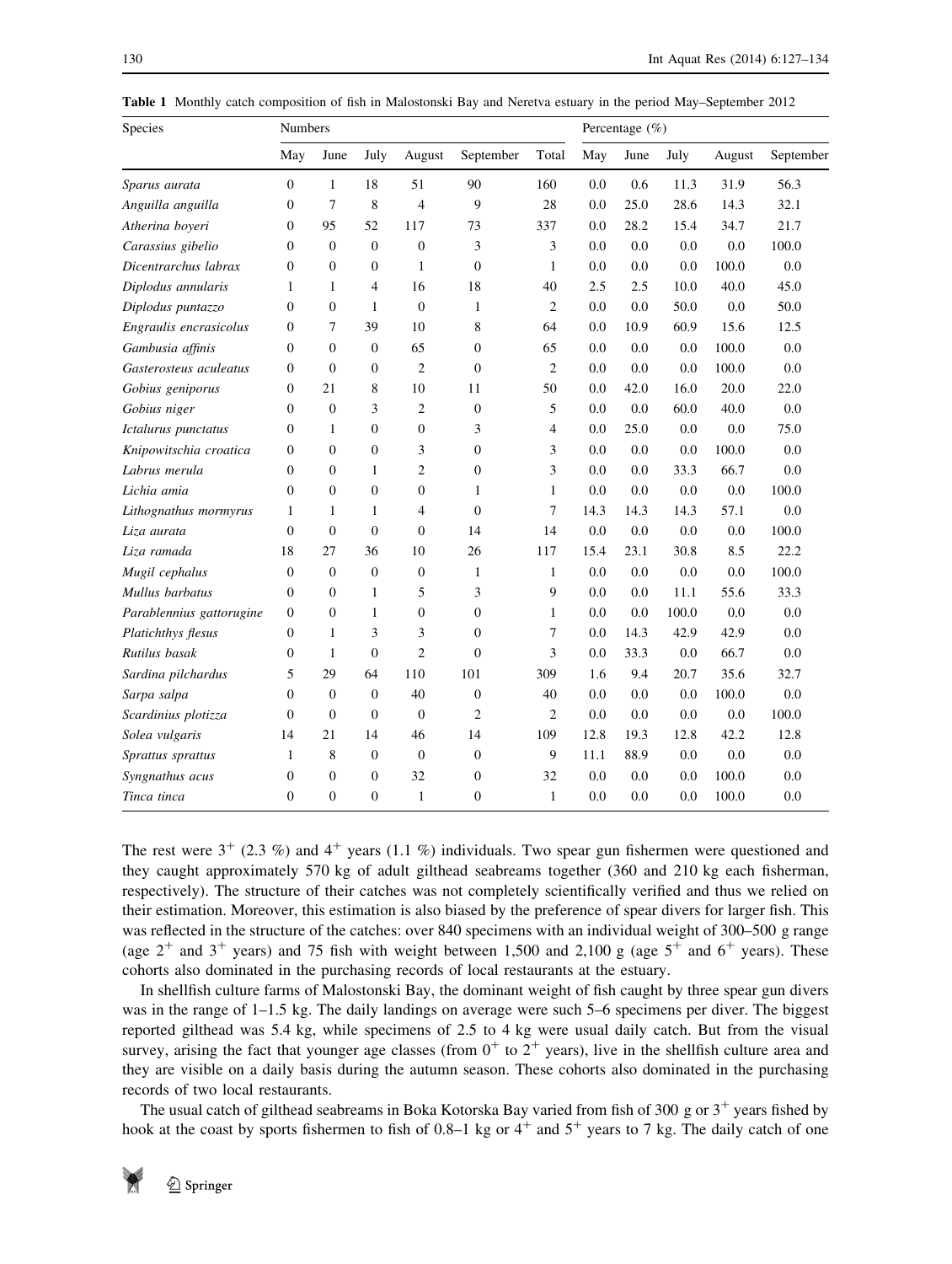As recently in the same areas similar research has not been conducted, at this point it is impossible to make comparison that might provide us answers regarding abundance increase in percentage, but it is clear from current results that the gilthead seabream is gradually becoming the dominant species in the study areas. It is estimated that the recent increase of the population in Malostonski Bay and Neretva estuary is close to 50 t (2011) when the previous reported catches for the whole Croatia were around 58 t (Kraljevic´ [2010\)](#page-7-0).

The aquaculture production of gilthead seabream, European flat oyster and Mediterranean mussel in Malostonski Bay and Boka Kotorska Bay are presented in Table 2. The data show that the increase of the landings of the gilthead seabream in both areas coincides with the decrease of shellfish farming production of both shellfish species. During this period no significant shellfish mortalities due to diseases or parasites was reported and, therefore, it is considered that predation from gilthead seabreams is the main reason for the losses. Recently, Segvic-Bubic´ et al. [\(2012](#page-7-0)) reported that gilthead seabream was extremely abundant at the vicinity of a mussel farm in Malostonski Bay representing almost 80 % of the landings and a maximum concentration of 285 individuals per  $5,000 \text{ m}^3$ . Moreover, stomach content analysis of specimens from the area revealed the presence of mussel *Mytillus galloprovincialis* as the dominant prey and confirmed *Sparus* aurata as their main predator. In relation to Montenegro fishery sector, the situation is complicated due to scarcity of information and questionable validity of the data. Reliable national statistics for artisanal, recre-ational and sports fisheries landings is missing (Matic-Skoko et al. [2011](#page-7-0)). However, reported landings for S. *aurata* in 2010 with 59 t show increasing of 30.5  $\%$  in last 15 years (FAO [2012\)](#page-7-0).

#### Species affinities and overlap

It is interesting to investigate as far as the available data allow the conditions by which this increase in gilthead seabream abundance in the study area occurred and how it can be explained. It is obvious that the rapid increase of abundance of a single species in an established ecosystem without changing its balance is not possible unless there are some conditions met. According to the data in Table [1](#page-3-0), 31 species were recognized in the samples. Species niche overlap analysis (based on abundance data; Table [1;](#page-3-0) Petraitis [1985](#page-7-0)) showed that overall, the level of overlap among the 31 species identified is small (41.7 %;  $P \lt 0.001$ ). Moreover, it revealed that all the species have 0–1 % specific overlap with gilthead seabream while for the opposite, gilthead seabream overlaps significantly with only a few of them. In particular, gilthead seabream overlaps mostly with Rutilus basak (62.6 %), Ictalurus punctatus (23.4 %) and Mullus barbatus (23.4 %). It is interesting to note that all of them are benthopelagic and the first two species are freshwater fish, while the third is a marine species. This overlap results clearly show that gilthead seabream as a broad euryhaline species can affect both freshwater and marine species along the coastal areas. Moreover, it is also interesting to see that the diets of all four species include zoobenthos among others (Fishbase). The two freshwater

Table 2 Commercial aquaculture production (in t) of gilthead seabream (Sparus aurata), European flat oyster, (Ostrea edulis) and Mediterranean mussel (Mytilus galloprovincialis) in Malostonski Bay (Croatia) and Boka Kotorska Bay (Montenegro) during 2000–2011 period

| Area/species                                        | Year $(t)$ |       |       |       |       |        |        |  |  |
|-----------------------------------------------------|------------|-------|-------|-------|-------|--------|--------|--|--|
|                                                     | 2000       | 2006  | 2007  | 2008  | 2009  | 2010   | 2011   |  |  |
| Croatia and Bosnia-Herzegovina (Maliston Bay)       |            |       |       |       |       |        |        |  |  |
| Gilthead seabream, Sparus aurata                    | 130        | 170   | 310   | 320   | 340   | 350    | 350    |  |  |
| Mediterranean mussel, Mytilus galloprovincialis     | 1,111      | 4.000 | 4.000 | 4.000 | 3,000 | 2.000  | 2.000  |  |  |
| Flat oyster, Ostrea edulis                          | 50         | 150   | 150   | 120   | 100   | 100    | 70     |  |  |
| Montenegro (Boka Kotorska Bay)                      |            |       |       |       |       |        |        |  |  |
| Gilthead seabream, Sparus aurata                    | 35         | 50    | 50    | 50    | 50    | 90     | 90     |  |  |
| Mediterranean mussel, Mytilus galloprovincialis     | 50         | 70    | 100   | 120   | 150   | 200    | 120    |  |  |
| Flat oyster, <i>Ostrea edulis</i> (no of specimens) |            |       |       |       |       | 60,000 | 15,000 |  |  |

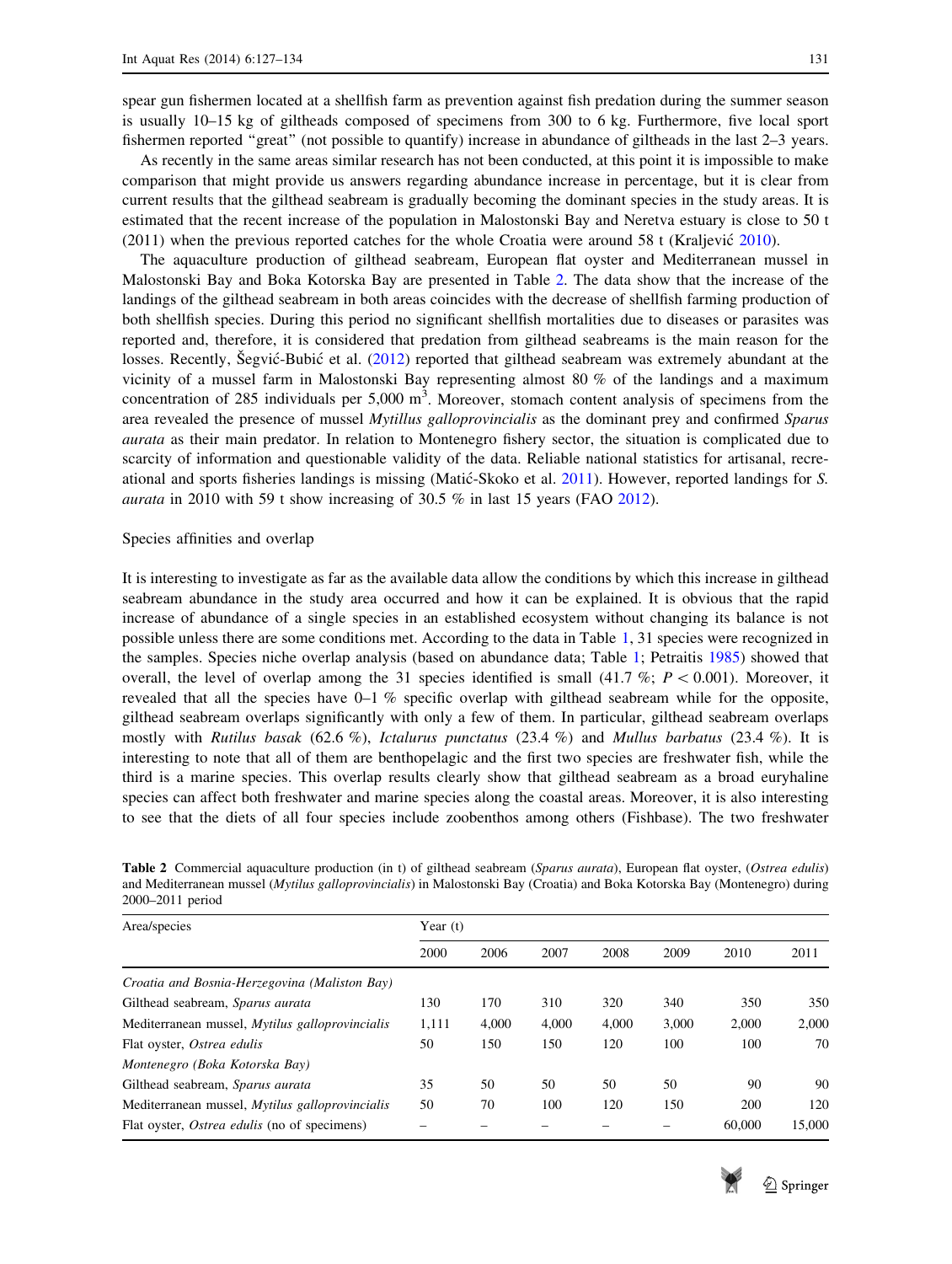species are practically omnivorous while the two marine species are carnivorous and all prey on zoobenthos among others. This explains the very low overlap of these species with the gilthead seabream since they can utilize a broad range of food items (plankton, benthos, plants, nekton etc.) which the gilthead seabream cannot. Therefore, if there is a competition for zoobenthos with the gilthead seabream, these species may rely on other food items. On the other hand, gilthead seabream since it feeds solely on zoobenthos, it is obvious that competes aggressively with other species that also prey on zoobenthos, hence the large overlap values. Another observation which was made is that the gilthead seabream and the other three species (Rutilus basak, Ictalurus punctatus and Mullus barbatus) have similar trophic levels (3.3, 3.2, 3.9 and 3.3, respectively; see also Stergiou and Karpouzi [2002\)](#page-7-0). The identified species (Table [1\)](#page-3-0) exhibit a trophic level between 3 and 4, while only a few such as the *I. punctatus* exhibit values close to 4 since they are known also to prey on fish. This indicates that the gilthead seabream interacts with a small number of species at the top of the food web of the area and thus, the competition is much less in relation to other species belonging to lower trophic levels.

Species association analysis (based on monthly presence–absence data from Table [1](#page-3-0); Schluter [1984](#page-7-0)) showed overall that the 31 species identified are not associated [VR index  $= 0.26$ , 1.14 <Chi square W statistic  $(=1.299) < 11.07$ . This means that they compete for their habitat which may be in the form of mutualism (competition for resources exclusively used by the species), competition (interference among species may cause occasional exclusion from the habitat) and predation (when there is a prey–predator relationship between species). The results show that the gilthead seabream shows negative association with 12 of the 31 species (Table [1\)](#page-3-0). These species are: Anguilla anguilla, Diplodus puntazzo, Gambusia affinis, Gobius geniporus, Gobius niger, Knipowitschia croatica, Labrus merula, Lithognathus mormyrus, Liza aurata, Liza ramada, Mugil cephalus and Scardinius plotizza. Again both marine and freshwater fish are identified as competitors for the gilthead seabream. In addition, all these species prey on zoobenthos among others and this fact is considered as the main reason for competition with the gilthead seabream. In favor of the gilthead seabream is the fact that the competition is small in terms of abundance of most of these 12 species in the samples. The most important in terms of abundance are the Liza ramada and Liza aurata which, however, are omnivorous and, therefore, can utilize a broad range of prey (zooplankton, zoobenthos, plants, detritus, etc.) minimizing their competition with the gilthead seabream for zoobenthos.

#### Commercial fish farm escapes

Gilthead seabream escapes have been sporadically reported by fish farmers and they are usually related to cage net damages in the area of Malostonski Bay and Neretva estuary. The overall number of escapes from these farms is estimated to be 0.1 % of the purchased fry number after mortalities, based on the average weight of sold fish and the purchase records. However, we were able to locate at least one escape record of almost 2 t of 2-year-old gilthead seabreams from one single cage in 2004 (estimated 9,000 fish of 230–280 g). The origin of this batch of fish was a hatchery in France, according to an invoice document. Research on the genetic origin of the present wild gilthead seabream populations in Malostonski Bay and Neretva Estuary has revealed ''French'' origin and this proves that the increase of the population of wild gilthead seabreams in the area is contributed by escaped juveniles or adults from aquaculture farms (Segvic-Bubic et al. [2011\)](#page-7-0).

The farming of gilthead seabream in Montenegro waters started over 10 years ago with an initial annual production of 35 t, increasing to around 90 t of giltheads in the last few years (Simovic [2006](#page-7-0)). The farm owners officially do not admit significant escapes but they have reported cases of damages to the cage nets due to which fish could potentially escape.

The observed increase of gilthead seabream population in the area of Malostonski Bay and Neretva Estuary creates two effects: on the professional artisanal and sport fishery sectors and the commercial shellfish aquaculture production sector. The increase of abundance provided approximately 50 t annually of additional resource for commercial exploitation for the fishermen (Glamuzina [2010](#page-7-0)). However, in relation to the local shellfish farmers, this increase resulted to significant losses estimated at around 1,000 t of shellfish in 2011 due to predation. This was clearly reflected in official statistics for shellfish production in Croatia through the decrease of the production over the period 2009–2011, from 4,000 to only 2,100 t (Croatian Trade Chamber  $2011$ ). The role of giltheads propagation in this decrease is considered significant (Segvic-Bubic $et$  et al.  $2012$ ). Furthermore, in the last 2 years the decline in shellfish production has forced dozens of smaller shellfish farmers to abandon their farms and their licenses for shellfish culture. This in turn could generate more

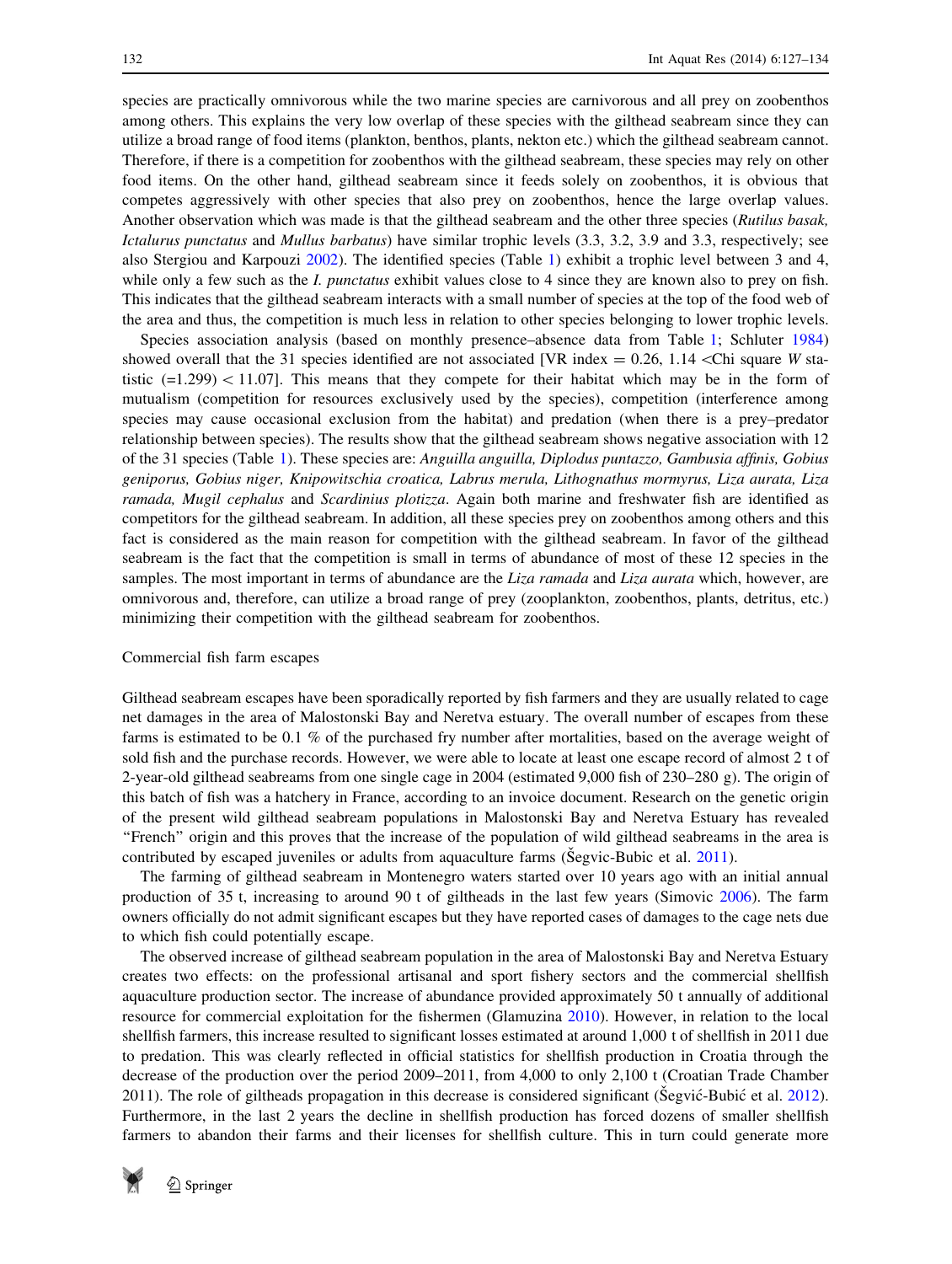During 2011 and 2012, the situation in the Boka Kotorska Bay was similar with a significant increase in the local seabream population. The estimated annual landings of gilthead seabream in 2011 were 25 t compared to 5 t 10 years ago according to local statistics (Institute of Marine Biology, Montenegro: unpublished results). In the case of the studied newly established shellfish farm, the seabreams have been preying on oyster juveniles and adults with a size of 4–7 cm. The total damage in terms of dead flat oysters was 94.85 % of the stocked juveniles and after 2 years of culture only around 15,000 specimens remained untouched and marketable. A very small percentage of the stocked spats equal to 2.65 % was found dead with unbroken shells indicating that this mortality was attributed to other reasons such as diseases or parasites.

## Socio-economic valuation

On the basis of monetary values of the resources in Croatian waters, it can be estimated that the increase of the local landings of gilthead seabream population by 50 t annually corresponds to a gain for the local fisheries equal to 750,000.00  $\epsilon$  (at 15  $\epsilon$ /kg) while the damages due to the predation, equal to 1,000,000.00  $\epsilon$ . Though both values are of similar scale, the socio-economic effects are negative due to the losses of income and job security of these fisheries-dependent communities of the area. In a similar way in Montenegro, the damage shall likely lead to the closing of flat oyster farms and stopping of oyster production. Without doubt, in the short term this will result in a loss of employment for the local inhabitants and shortages of shellfish in local market while the value of the shellfish for tourism as a traditional local delicacy should not be underestimated. In addition, the damages of predation exceed by far the above estimated value of 1 mill  $\epsilon$  since the cost of the abandoned infrastructure invested in the sector is considered as well.

Consequently, the artisanal fishermen can benefit from the previously presented situation. Some of the shellfish farmers compensate their income losses by catching giltheads on their farms. However, it should be stated that most of them abandon the shellfish farming business in spite of everything. In general, the positive effects are not clear in the light of rural development of these areas, while the tradition of shellfish culture is in danger and may need to be rebuilt. Furthermore, strategic planning for the zones in both Croatia (Glamuzina [2009](#page-7-0)) and Montenegro (Simovic [2006\)](#page-7-0) has proposed significant development of shellfish farming as a crucial economic activity for these areas. These plans are now threatened and extensive research and future control of gilthead seabream populations are needed to execute these developments. However, this situation will surely persist and slow down these developmental plans in both states.

### **Conclusions**

The recent trend of gilthead seabream expansion and their invasions and damage to shellfish culture facilities can be attributed to two main reasons:

First and most important reason is the escapes from fish farms as evident from the records of cage net damages and the results of genetic similarities between the local population and French strains of gilthead seabream (Segvic-Bubic et al. [2011\)](#page-7-0). These escapes provide constantly the local population with new fish which due to the existence of vast amounts of food in the area in the form of shellfish aquaculture farms is concentrating in the region instead of distributing along the Adriatic coastline. To make the situation more complicated, ecological analysis of the existing data revealed that the gilthead seabream is not facing a strong competition from local species and, therefore, the establishment of its population is successful.

A second reason should be the effects of global warming (Coscia et al. [2011](#page-7-0)), as described earlier for other fish species in Adriatic such as groupers (Glamuzina and Skaramuca [1999](#page-7-0)) and bluefish (Dulčić and Glamuzina [2010](#page-7-0)). Neretva estuary plays a very important role as the main nursery ground for gilthead seabream (Glamuzina [2010\)](#page-7-0). The gilthead seabream is a thermophilic species and an increase in sea water temperature as a result of climate change, could potentially enhance spawning and recruitment success, both in natural waters and fish farms (Somarakis et al. [2013\)](#page-7-0). The high number of shellfish farms in the immediate vicinity of the estuary is obvious feeding grounds for the juveniles and adults of the species.